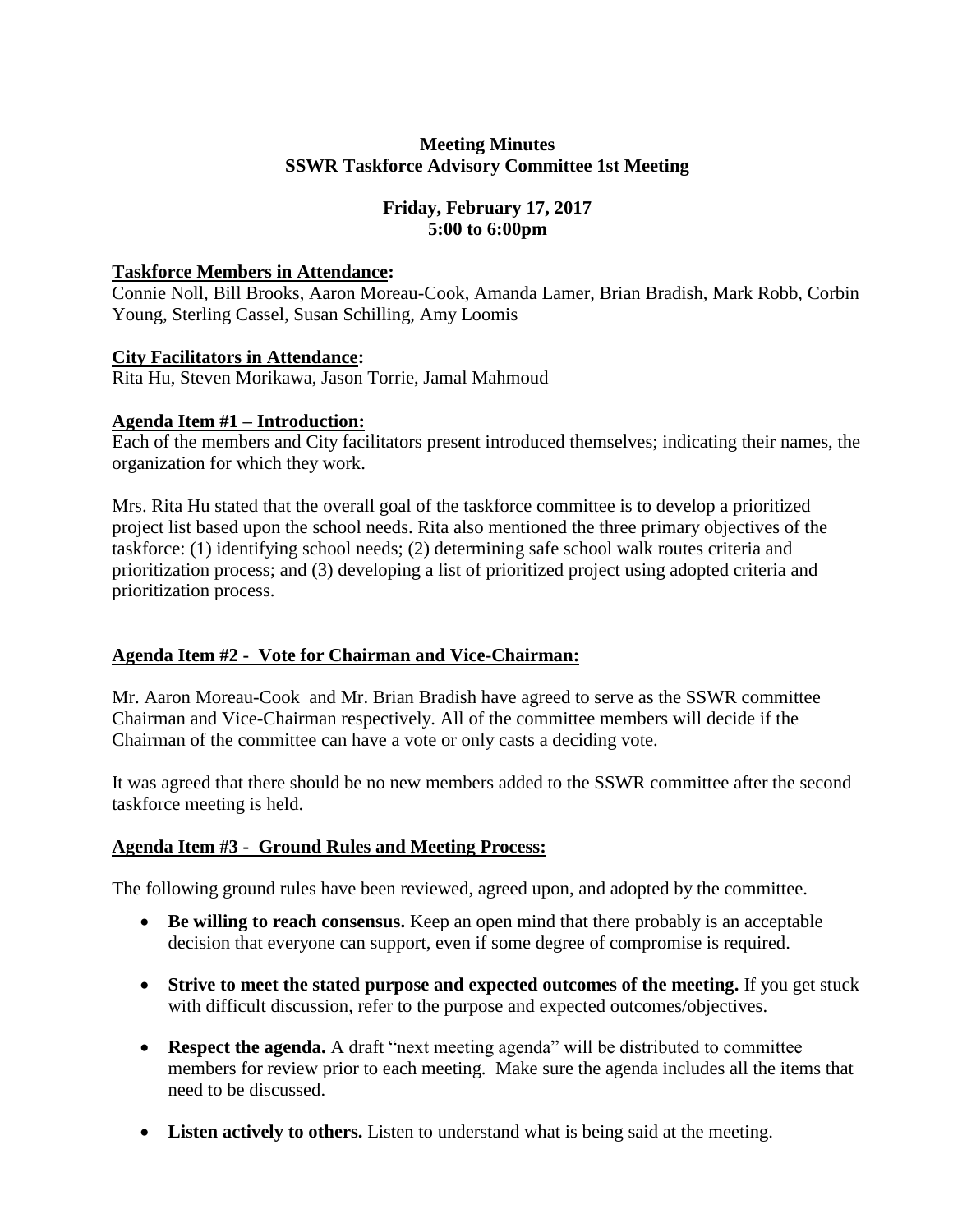- **No one-on-one side meetings or conversations during the meetin**g.
- Manage your own input. Be clear in thought when you have opportunity to give your opinion.
- Do not interrupt other participants. Be respectful to others, as you would expect the same for yourself.
- **Put your cell phone on silent mode during the meeting.**
- **Leave the meeting with a clear sense of next steps/milestones.** Refer to the key milestone(s) of each meeting listed below.

| <b>Meeting</b><br># | <b>Key Milestone(s)</b>                                                    |
|---------------------|----------------------------------------------------------------------------|
| 2 <sub>nd</sub>     | • Discussion of prioritization criteria & process                          |
|                     | • Small workshop – prioritization of sidewalk $\&$ repair/maintenance work |
| 3 <sup>rd</sup>     | • Small workshop - prioritization of crosswalk, safety education           |
|                     | • Discussion & adoption of prioritization criteria                         |
| 4th                 | • Discussion & adoption of prioritization process                          |
|                     | • Run some examples through the process and see how they score             |
| 5th                 | • Check in meeting on identification of SSWR needs                         |
|                     | • Begin to enter project into prioritization process                       |
| 6th                 | • Check in meeting on identification of SSWR needs                         |
|                     | • Continue to enter project into prioritization process                    |
| 7th                 | • Review of the preliminary draft SSWR prioritized list                    |
| 8th                 | • Adoption of the final draft SSWR prioritized list                        |

**Once consensus has been reached, support group decisions and actions.**

#### **Agenda Item #4 - Meeting Schedules:**

The following meeting schedules have been discussed and agreed upon by the committee.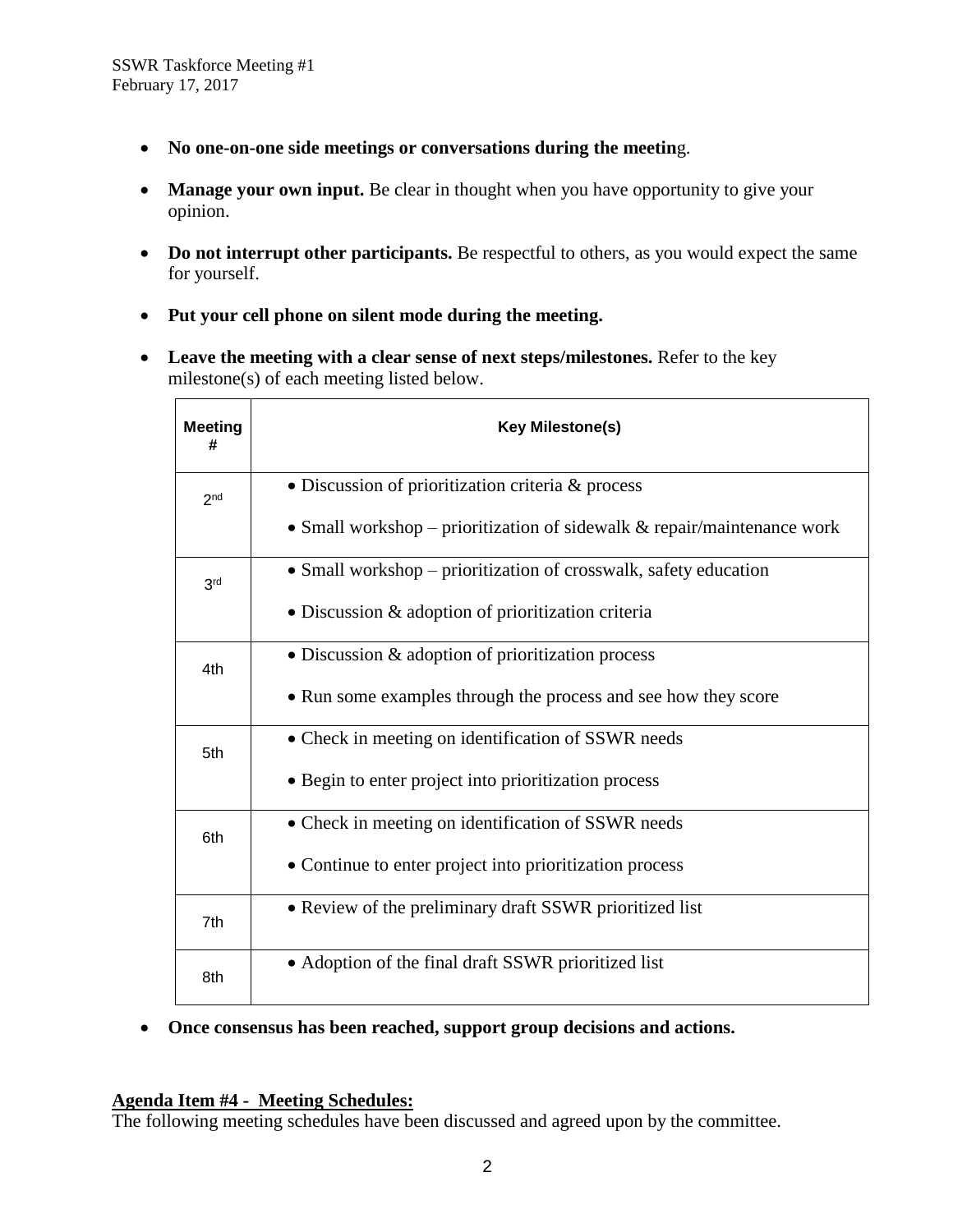| Meeting # | Date and Time                      | Location                        |
|-----------|------------------------------------|---------------------------------|
| 2nd       | March 6th 2017, $6:00 - 8:00$ p.m. | City Hall, Conference room #107 |
| 3rd       | March 20th 2017, 6:00 - 8:00 p.m.  | City Hall, Conference room #107 |
| 4th       | April 3rd 2017, 6:00 - 7:30 p.m.   | City Hall, Conference room #107 |
| 5th       | April 17th 2017, 6:00 - 7:00 p.m.  | City Hall, Conference room #107 |
| 6th       | May 1st 2017, 6:00 - 7:00 p.m.     | City Hall, Conference room #107 |
| 7th       | May 22nd 2017, 6:00 - 7:30 p.m.    | City Hall, Conference room #107 |
| 8th       | June 12th 2017, 6:00 - 7:30 p.m.   | City Hall, Council Chamber      |

# **Agenda Item #5 - Review of Next Meeting Agenda:**

The attached  $(2<sup>nd</sup>)$  meeting agenda was reviewed and no changes were made at the meeting.

#### **Agenda Item #6 - Questions and Answers:**

Question 1 - Can the City provide the committee with the inventory maps?

Yes, we can provide the maps. *See attached inventory maps.*

Question 2 – If a committee member cannot make it to the meeting, would it be acceptable to participate in a taskforce meeting using telephone/conference call?

Yes, it would be acceptable. (Please work with Rita on this prior to the meeting.)

Question  $3 - If a project is entirely on school property, can the City pay for this condition?$ 

We'll discuss this question with our management and confirm if the City can/cannot pay for it.

Question 4 – How do the representatives present the projects to the City?

The representatives are expected to provide a map showing the locations of the proposed projects with a brief description of work that may be involved. Once the proposed projects are confirmed by the